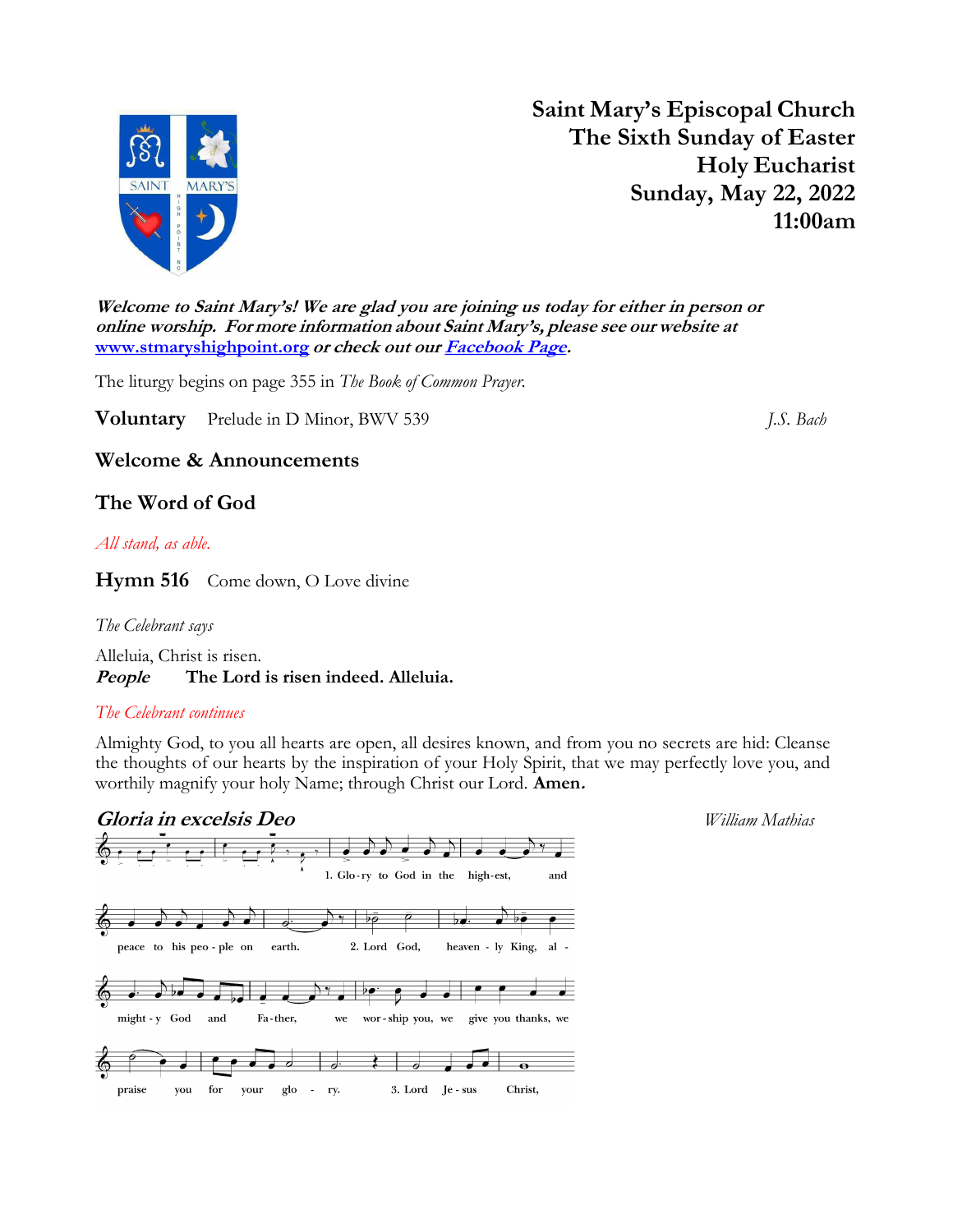

# The Collect of the Day p. 225

Celebrant The Lord be with you. People And also with you. Celebrant Let us pray.

O God, you have prepared for those who love you such good things as surpass our understanding: Pour into our hearts such love towards you, that we, loving you in all things and above all things, may obtain your promises, which exceed all that we can desire; through Jesus Christ our Lord, who lives and reigns with you and the Holy Spirit, one God, for ever and ever. **Amen.** 

Children may depart for Children's Chapel.

The Lessons *All are seated.* 

# A reading from The Acts of the Apostles 16:9-15

During the night Paul had a vision: there stood a man of Macedonia pleading with him and saying, "Come over to Macedonia and help us." When he had seen the vision, we immediately tried to cross over to Macedonia, being convinced that God had called us to proclaim the good news to them.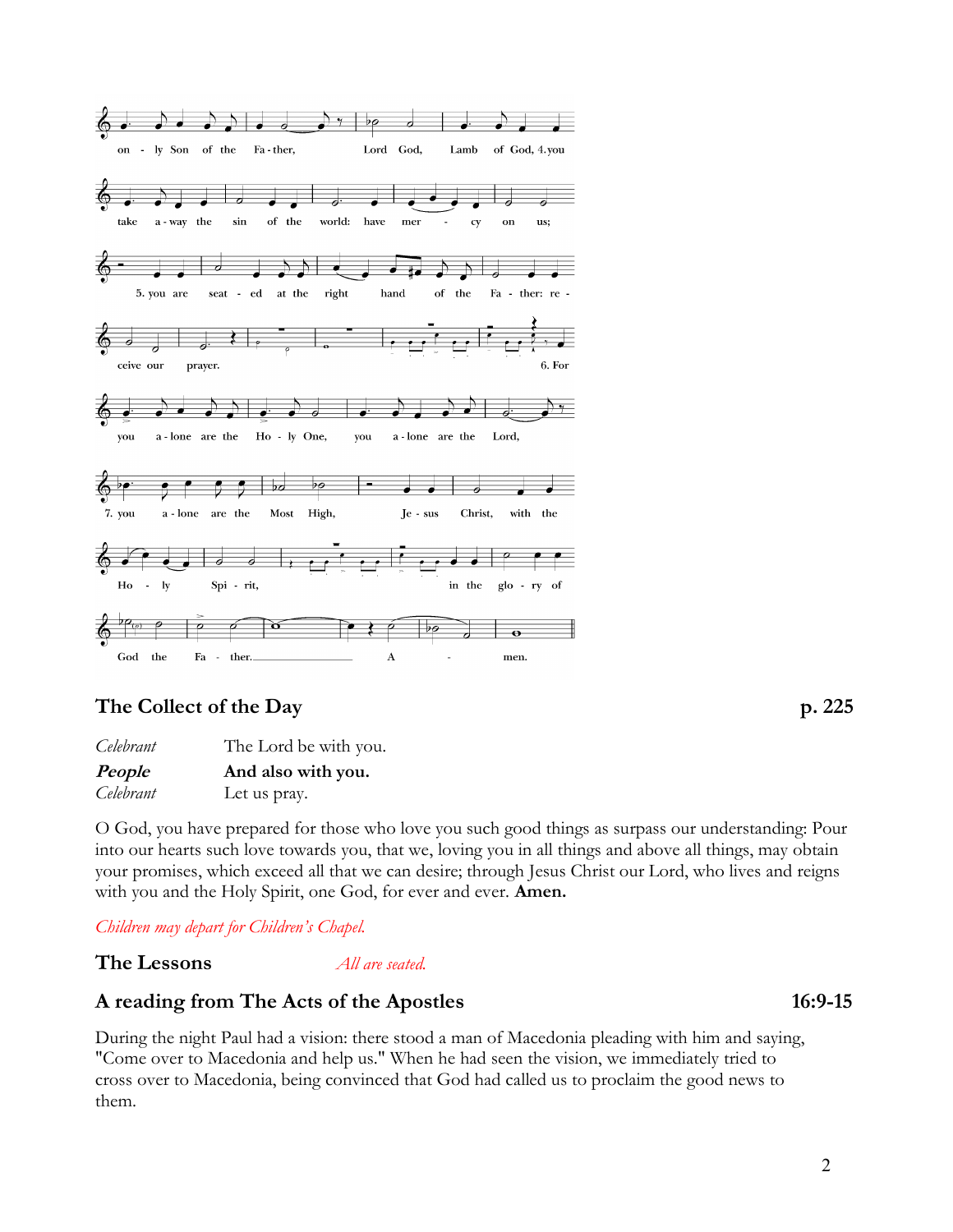We set sail from Troas and took a straight course to Samothrace, the following day to Neapolis, and from there to Philippi, which is a leading city of the district of Macedonia and a Roman colony. We remained in this city for some days. On the sabbath day we went outside the gate by the river, where we supposed there was a place of prayer; and we sat down and spoke to the women who had gathered there. A certain woman named Lydia, a worshiper of God, was listening to us; she was from the city of Thyatira and a dealer in purple cloth. The Lord opened her heart to listen eagerly to what was said by Paul. When she and her household were baptized, she urged us, saying, "If you have judged me to be faithful to the Lord, come and stay at my home." And she prevailed upon us.

| Reader | The Word of the Lord. |
|--------|-----------------------|
| People | Thanks be to God.     |

Psalm 67 Deus misereatur Chant: William Marsh



- 1 May God be merciful to us and bless us, \* show us the light of his countenance and come to us.
- 2 Let your ways be known upon earth, \* your saving health among all nations.
- 3 Let the peoples praise you, O God; \* let all the peoples praise you.
- 4 Let the nations be glad and sing for joy, \* for you judge the peoples with equity and guide all the nations upon earth.

```
All sing the Refrain.
```
- 6 The earth has brought forth her increase; \* may God, our own God, give us his blessing.
- 7 May God give us his blessing, \*

and may all the ends of the earth stand in awe of him.

All sing the Refrain.

# A Reading from the Revelation of John 21:10, 22-22:5

In the spirit the angel carried me away to a great, high mountain and showed me the holy city Jerusalem coming down out of heaven from God.

I saw no temple in the city, for its temple is the Lord God the Almighty and the Lamb. And the city has no need of sun or moon to shine on it, for the glory of God is its light, and its lamp is the Lamb. The nations will walk by its light, and the kings of the earth will bring their glory into it. Its gates will never be shut by day-- and there will be no night there. People will bring into it the glory and the honor of the nations. But nothing unclean will enter it, nor anyone who practices abomination or falsehood, but only those who are written in the Lamb's book of life.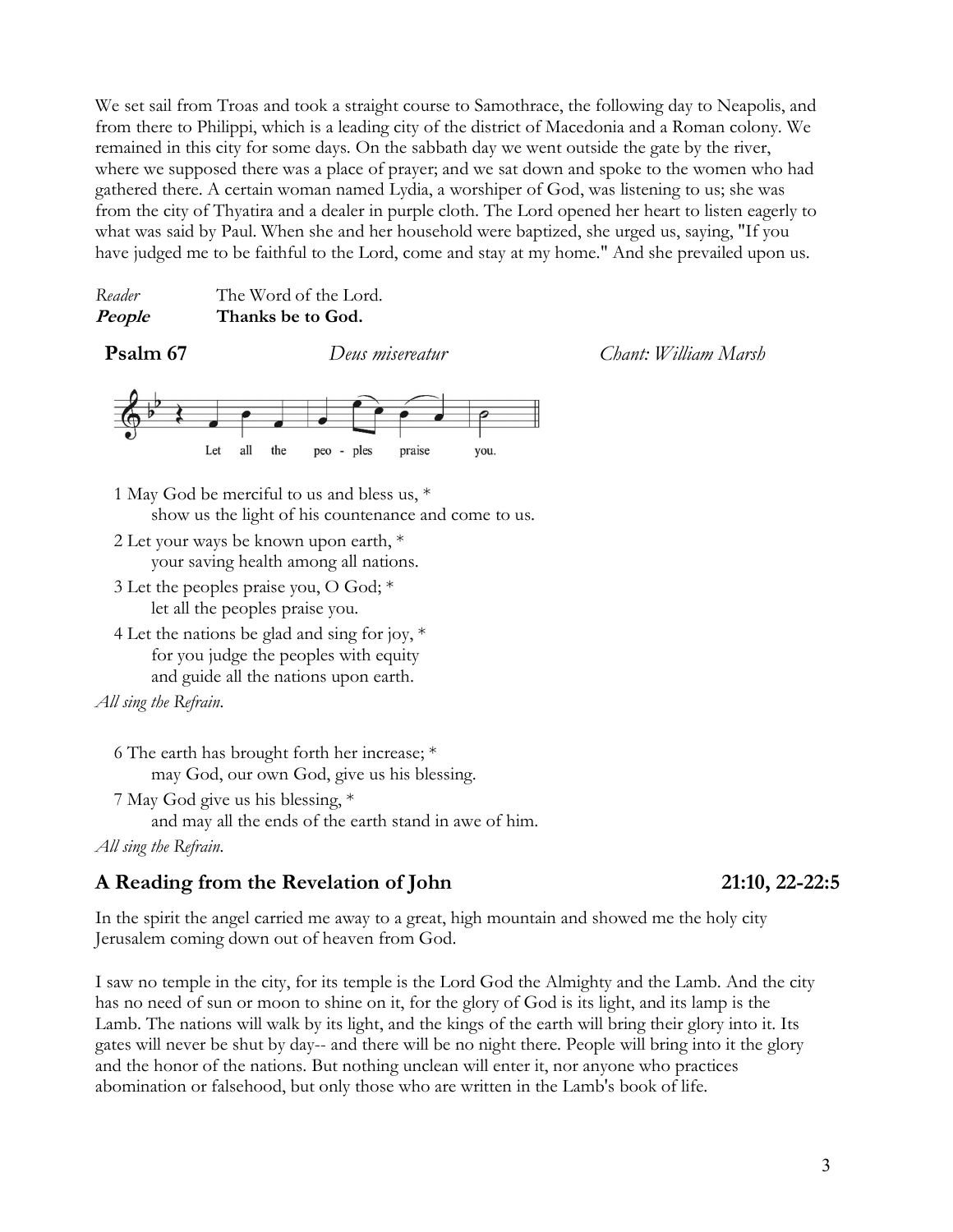Then the angel showed me the river of the water of life, bright as crystal, flowing from the throne of God and of the Lamb through the middle of the street of the city. On either side of the river is the tree of life with its twelve kinds of fruit, producing its fruit each month; and the leaves of the tree are for the healing of the nations. Nothing accursed will be found there any more. But the throne of God and of the Lamb will be in it, and his servants will worship him; they will see his face, and his name will be on their foreheads. And there will be no more night; they need no light of lamp or sun, for the Lord God will be their light, and they will reign forever and ever.

| Reader | The Word of the Lord. |
|--------|-----------------------|
| People | Thanks be to God.     |

Please stand, as you are able. The choir sings the refrain, then all repeat.

### Alleluia



#### Choir

Christ has risen and shown light to us whom he redeemed with his most precious blood.

### All sing Alleluia

Gospeller The Holy Gospel of our Lord Jesus Christ according to John. People Glory to you, Lord Christ.

Jesus said to Judas (not Iscariot), "Those who love me will keep my word, and my Father will love them, and we will come to them and make our home with them. Whoever does not love me does not keep my words; and the word that you hear is not mine, but is from the Father who sent me.

"I have said these things to you while I am still with you. But the Advocate, the Holy Spirit, whom the Father will send in my name, will teach you everything, and remind you of all that I have said to you. Peace I leave with you; my peace I give to you. I do not give to you as the world gives. Do not let your hearts be troubled, and do not let them be afraid. You heard me say to you, `I am going away, and I am coming to you.' If you loved me, you would rejoice that I am going to the Father, because the Father is greater than I. And now I have told you this before it occurs, so that when it does occur, you may believe."

| Gospeller | The Gospel of the Lord.     |
|-----------|-----------------------------|
| People    | Praise to you, Lord Christ. |

**The Sermon** *All are seated.* The Rev'd Gus Chrysson

All stand and say together

The Gospel John 14:23-29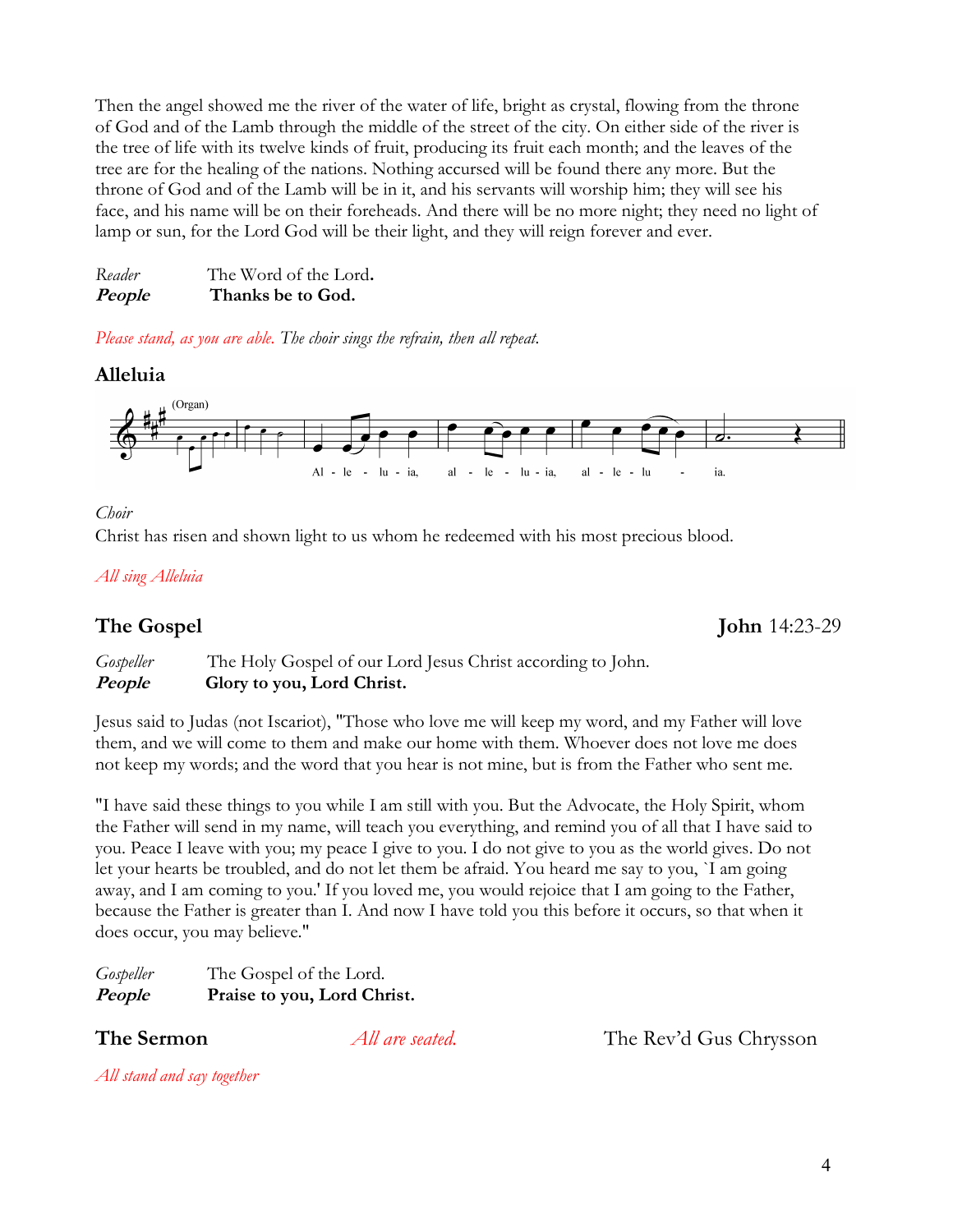# The Nicene Creed p. 358

We believe in one God, the Father, the Almighty, maker of heaven and earth, of all that is, seen and unseen. We believe in one Lord, Jesus Christ, the only Son of God, eternally begotten of the Father, God from God, Light from Light, true God from true God, begotten, not made, of one Being with the Father. Through him all things were made. For us and for our salvation he came down from heaven: by the power of the Holy Spirit he became incarnate from the Virgin Mary, and was made man. For our sake he was crucified under Pontius Pilate; he suffered death and was buried. On the third day he rose again in accordance with the Scriptures; he ascended into heaven and is seated at the right hand of the Father. He will come again in glory to judge the living and the dead, and his kingdom will have no end. We believe in the Holy Spirit, the Lord, the giver of life, who proceeds from the Father and the Son. With the Father and the Son he is worshiped and glorified. He has spoken through the Prophets. We believe in one holy catholic and apostolic Church. We acknowledge one baptism for the forgiveness of sins. We look for the resurrection of the dead, and the life of the world to come. Amen.

# Prayers of the People

Let us pray for the Church and for the world.

Grant, Almighty God, that all who confess your Name may be united in your truth, live together in your love, and reveal your glory in the world. We pray for Church of the Province of South East Asia, our companion dioceses of Botswana and Costa Rica, St. David's, Laurinburg, Grace Church, Lexington.

Silence

Lord, in your mercy Hear our prayer.

Guide the people of this land, and of all the nations, in the ways of justice and peace; that we may honor one another and serve the common good.

Silence

Lord, in your mercy Hear our prayer.

Give us all a reverence for the earth as your own creation, that we may use its resources rightly in the service of others and to your honor and glory.

Silence

Lord, in your mercy Hear our prayer.

Bless all whose lives are closely linked with ours, and grant that we may serve Christ in them, and love one another as he loves us.

Silence

Lord, in your mercy Hear our prayer.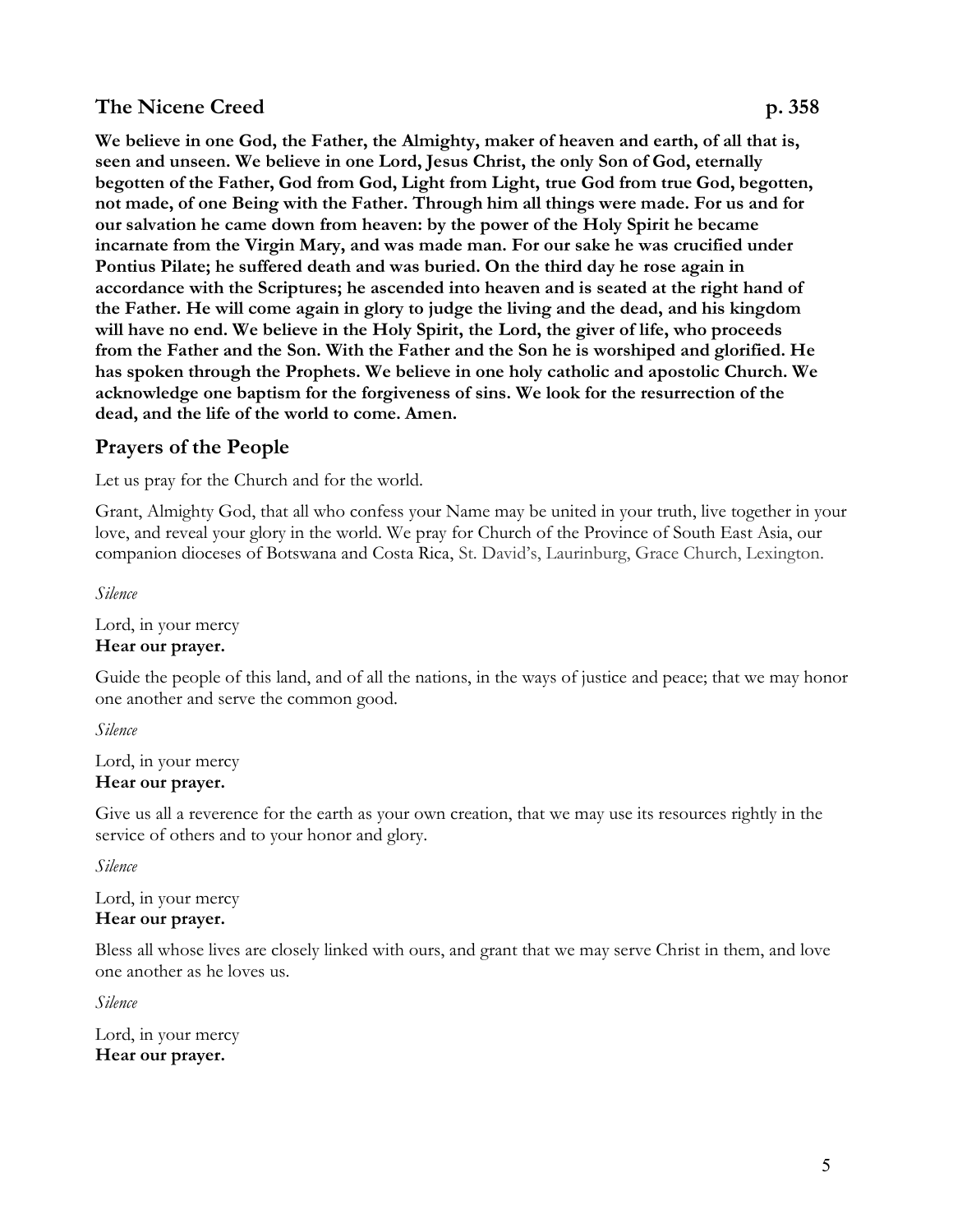Comfort and heal all those who suffer in body, mind, or spirit; especially Llewjean, Trish, Thea, Jeanette, Neil, Nina, Mary, Alicia, Debbie, Steve, Megan, Jerri, Elizabeth, Richard, Joan, Lee, Diane, Andy, Rick, Jay, Margaret, give them courage and hope in their troubles, and bring them the joy of your salvation.

Silence

Lord, in your mercy Hear our prayer.

We commend to your mercy all who have died, that your will for them may be fulfilled; and we pray that we may share with all your saints in your eternal kingdom.

Silence

Lord, in your mercy Hear our prayer.

The Celebrant adds a concluding Collect.

Silence

The Celebrant says Let us confess our sins against God and our neighbor.

Silence may be kept.

## Minister and People

Most merciful God, we confess that we have sinned against you in thought, word, and deed, by what we have done, and by what we have left undone. We have not loved you with our whole heart; we have not loved our neighbors as ourselves. We are truly sorry and we humbly repent. For the sake of your Son Jesus Christ, have mercy on us and forgive us; that we may delight in your will, and walk in your ways, to the glory of your Name. Amen.

## Standing, the Celebrant says

Almighty God have mercy on you, forgive you all your sins through our Lord Jesus Christ, strengthen you in all goodness, and by the power of the Holy Spirit keep you in eternal life. **Amen.** 

# Prayers for the Graduates

## All Graduates present with us come to the Chancel steps.

Celebrant Beloved in Christ. You have served and been nurtured in your spiritual life here at St. Mary's while you pursued your education in this community. We hope that you will always think of St. Mary's as a spiritual home, and feel welcome to share your life in Christ with us whenever you are in High Point. Since we recognize that you are graduating and going on to new things in life, we want to pray for you.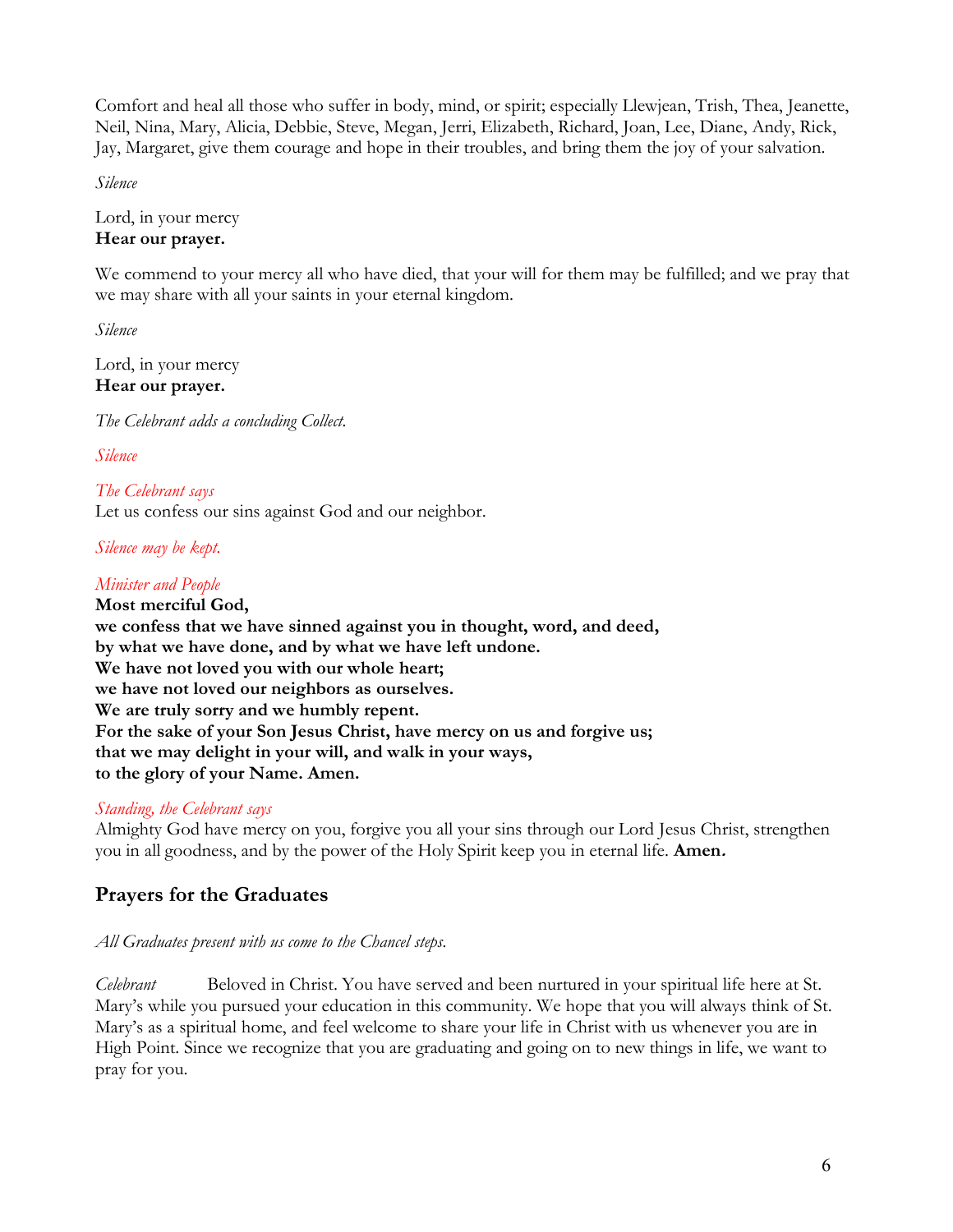Celebrant Jesus, you went forth to change the world. These graduates are beginning new vocations as one semester ends and a new time begins. Inspire them to go forth to all nations, learning, preaching and teaching, doing science and healing, building and writing and doing all of the many ministries of your body. Empower them with your ongoing presence. Teach them, our God and King,

## *People* To see you in all people.

*Celebrant* Jesus, you rejoice in the fellowship of all the saints. With that diverse and numerous cloud of witnesses, we commend our lives to you, celebrating the victories of this day, and confident in the promises of your eternal home. Teach us, our God and King,

## People To see you in all people.

Celebrant Today, as we mark the end of the semester and celebrate our graduates, we also commit ourselves once more to a lifetime of learning; to the sharing of the abundant gifts that God has given us; and to the callings of this community.

People May the Holy Spirit guide and strengthen us, that in this, and in all things, we may do God's will in the service of the kingdom of his Christ. Amen.

Celebrant Together, let us pray.

Almighty God, look with favor upon these graduates, and this community who have now reaffirmed their commitment to follow Christ and to serve in God's name. Give them courage, patience, and vision; and strengthen us all in our Christian vocation of witness to the world, and of service to others; through Jesus Christ our Lord. Amen.

# A Franciscan Blessing

May God bless you with discomfort at easy answers, half-truths, and superficial relationships so that you may live deep within your heart. May God bless you with anger at injustice, oppression, and exploitation of people, so that you may work for justice, freedom and peace. May God bless you with enough foolishness to believe that you can make a difference in this world, so that with God, for whom all things are possible, you can do what others claim cannot be done. Amen.

## The Peace All stand. p. 360

Celebrant The peace of the Lord be always with you. People And also with you.

Then the Ministers and the People may greet one another in the name of the Lord.

# The Holy Communion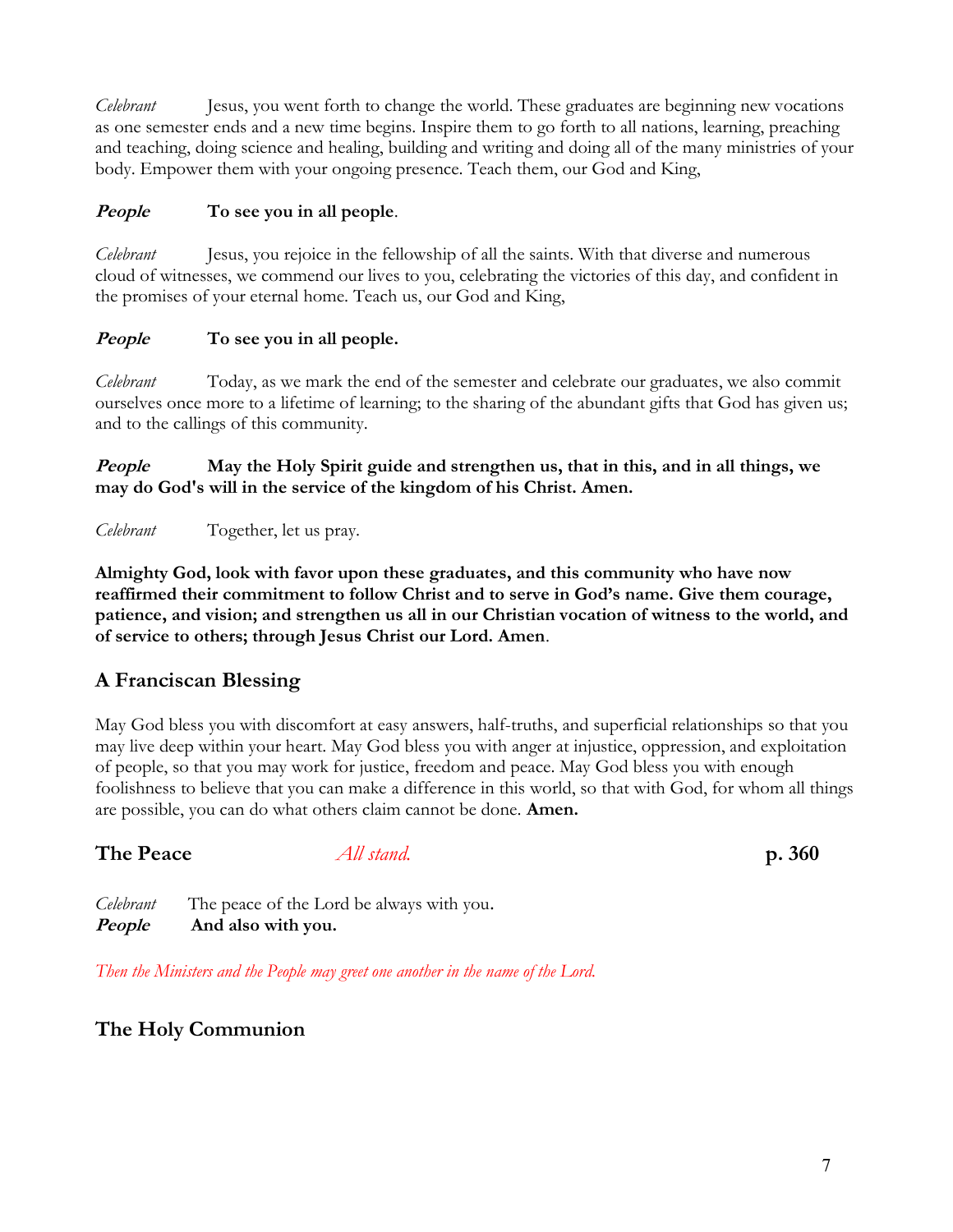**Offertory** from Five Mystical Songs Ralph Vaughan Williams Rise heart; thy Lord is risen. Sing his praise Without delayes, Who takes thee by the hand, that thou likewise With him mayst rise: That, as his death calcined thee to dust,

His life may make thee gold, and much more, just.

Awake, my lute, and struggle for thy part With all thy art. The crosse taught all wood to resound his name, Who bore the same. His stretched sinews taught all strings, what key Is best to celebrate this most high day.

Consort both heart and lute, and twist a song Pleasant and long: Or, since all musick is but three parts vied And multiplied, O let thy blessed Spirit bear a part, And make up our defects with his sweet art.  $\sim G_{\text{longe}}$  Herbert

Scan this QR code with your smart phone to give or to make a pledge payment. We appreciate your support of St. Mary's and our parish's ministries which serve our community and beyond.

People

# The Great Thanksgiving

# Eucharistic Prayer B p. 361

Celebrant



## The Celebrant continues

It is right, and a good and joyful thing, always and everywhere to give thanks to you, Father Almighty, Creator of heaven and earth;

# The Celebrant prays the appointed Proper Preface.

Therefore we praise you, joining our voices with Angels and Archangels and with all the company of heaven, who for ever sing this hymn to proclaim the glory of your Name: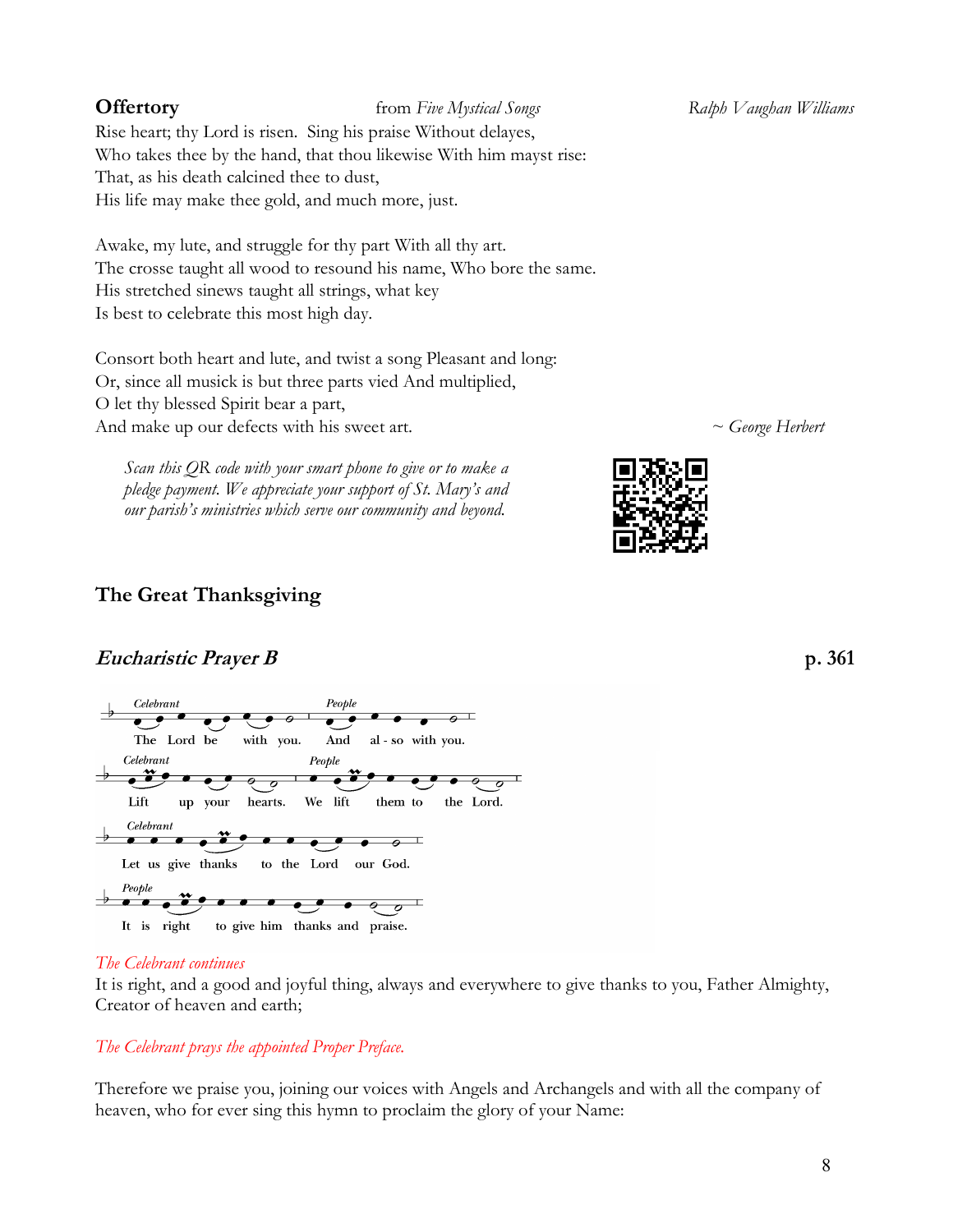Sanctus & Benedictus qui venit entrarelation de la materiale de la materiale de la materiale de la materiale d



### The people kneel as able.

#### Then the Celebrant continues

We give thanks to you, O God, for the goodness and love which you have made known to us in creation; in the calling of Israel to be your people; in your Word spoken through the prophets; and above all in the Word made flesh, Jesus, your Son. For in these last days you sent him to be incarnate from the Virgin Mary, to be the Savior and Redeemer of the world. In him, you have delivered us from evil, and made us worthy to stand before you. In him, you have brought us out of error into truth, out of sin into righteousness, out of death into life.

On the night before he died for us, our Lord Jesus Christ took bread; and when he had given thanks to you, he broke it, and gave it to his disciples, and said, "Take, eat: This is my Body, which is given for you. Do this for the remembrance of me." After supper he took the cup of wine; and when he had given thanks, he gave it to them, and said, "Drink this, all of you: This is my Blood of the new Covenant, which is shed for you and for many for the forgiveness of sins. Whenever you drink it, do this for the remembrance of me."

Therefore, according to his command, O Father,



#### The Celebrant continues

And we offer our sacrifice of praise and thanksgiving to you, O Lord of all; presenting to you, from your creation, this bread and this wine. We pray you, gracious God, to send your Holy Spirit upon these gifts that they may be the Sacrament of the Body of Christ and his Blood of the new Covenant. Unite us to your Son in his sacrifice, that we may be acceptable through him, being sanctified by the Holy Spirit. In the fullness of time, put all things in subjection under your Christ, and bring us to that heavenly country where, with the Ever-Blessed Virgin Mary and all your saints, we may enter the everlasting heritage of your sons and daughters; through Jesus Christ our Lord, the firstborn of all creation, the head of the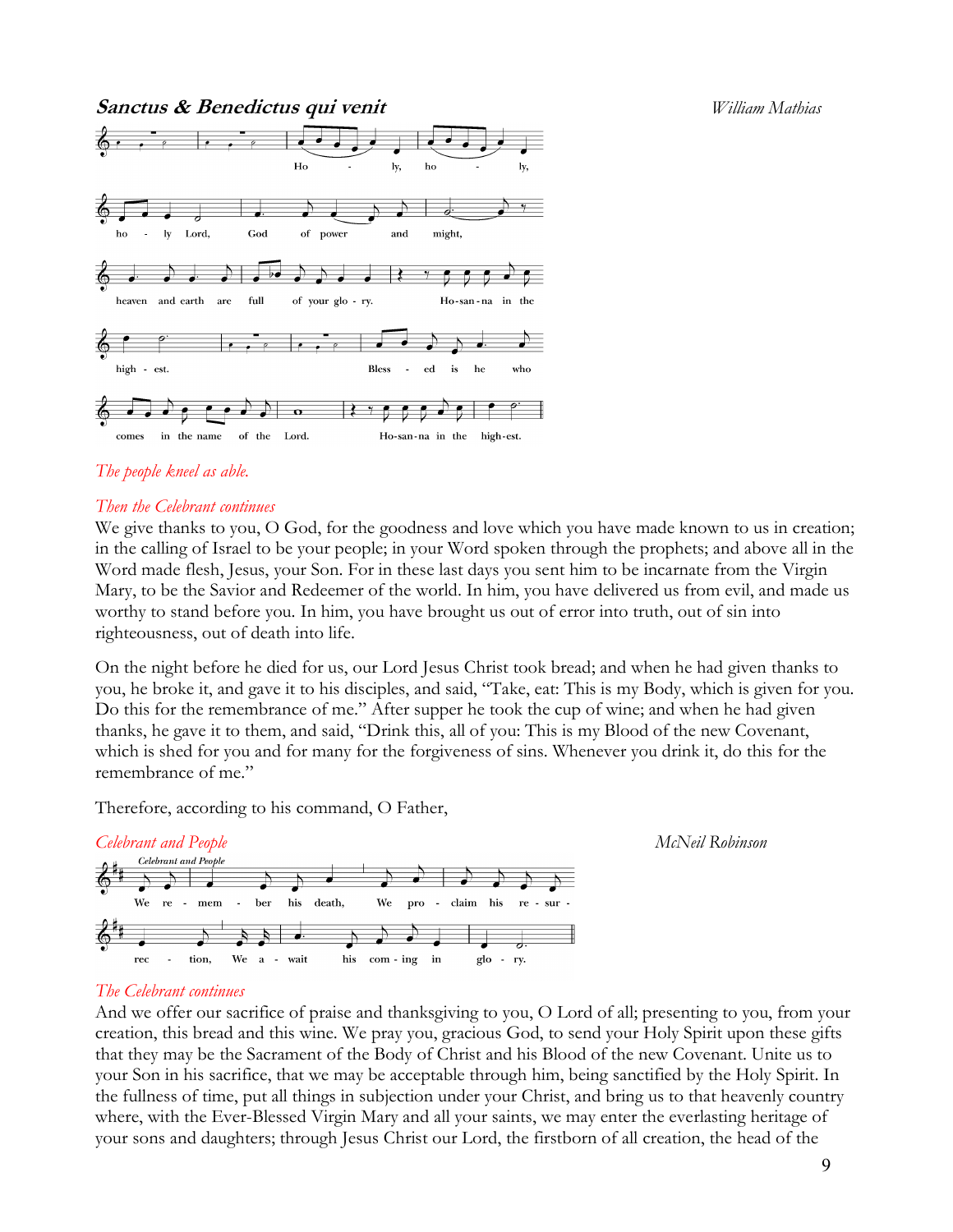Church, and the author of our salvation. By him, and with him, and in him, in the unity of the Holy Spirit all honor and glory is yours, Almighty Father, now and for ever.



Celebrant And now, as our Savior Christ has taught us, we are bold to say,

All **Our Father, who art in heaven, hallowed be thy Name, thy kingdom come, thy** will be done, on earth as it is in heaven. Give us this day our daily bread. And forgive us our trespasses, as we forgive those who trespass against us. And lead us not into temptation, but deliver us from evil. For thine is the kingdom, and the power, and the glory, forever and ever. Amen.

### The Breaking of the Bread p. 364





#### The Celebrant says

The Gifts of God for the People of God. Take them in remembrance that Christ died for you, and feed on him in your hearts by faith, with thanksgiving.

## An Act of Spiritual Communion (for those watching from home)

Lord Christ, I believe that you are truly present in the Holy Sacrament, and, since I cannot now receive you sacramentally, I beseech you to at least come spiritually into my heart. I unite myself with you and embrace you with all my being. Let nothing separate me from you; let me serve you in this life until, by your grace, I come to your glorious kingdom and unending peace. Amen.

## Music at the Communion

Anthem Thomas Tallis If ye love me, keep my commandments, and I will pray the Father, and he shall give you another Comforter; that he may bide with you for ever, even the Spirit of truth.

Hymn 500 Creator Spirit, by whose aid

After Communion, all stand and the Celebrant says

Let us pray.

#### Celebrant and People

Almighty and everliving God, we thank you for feeding us with the spiritual food of the most precious Body and Blood of your Son our Savior Jesus Christ; and for assuring us in these holy mysteries that we are living members of the Body of your Son, and heirs of your eternal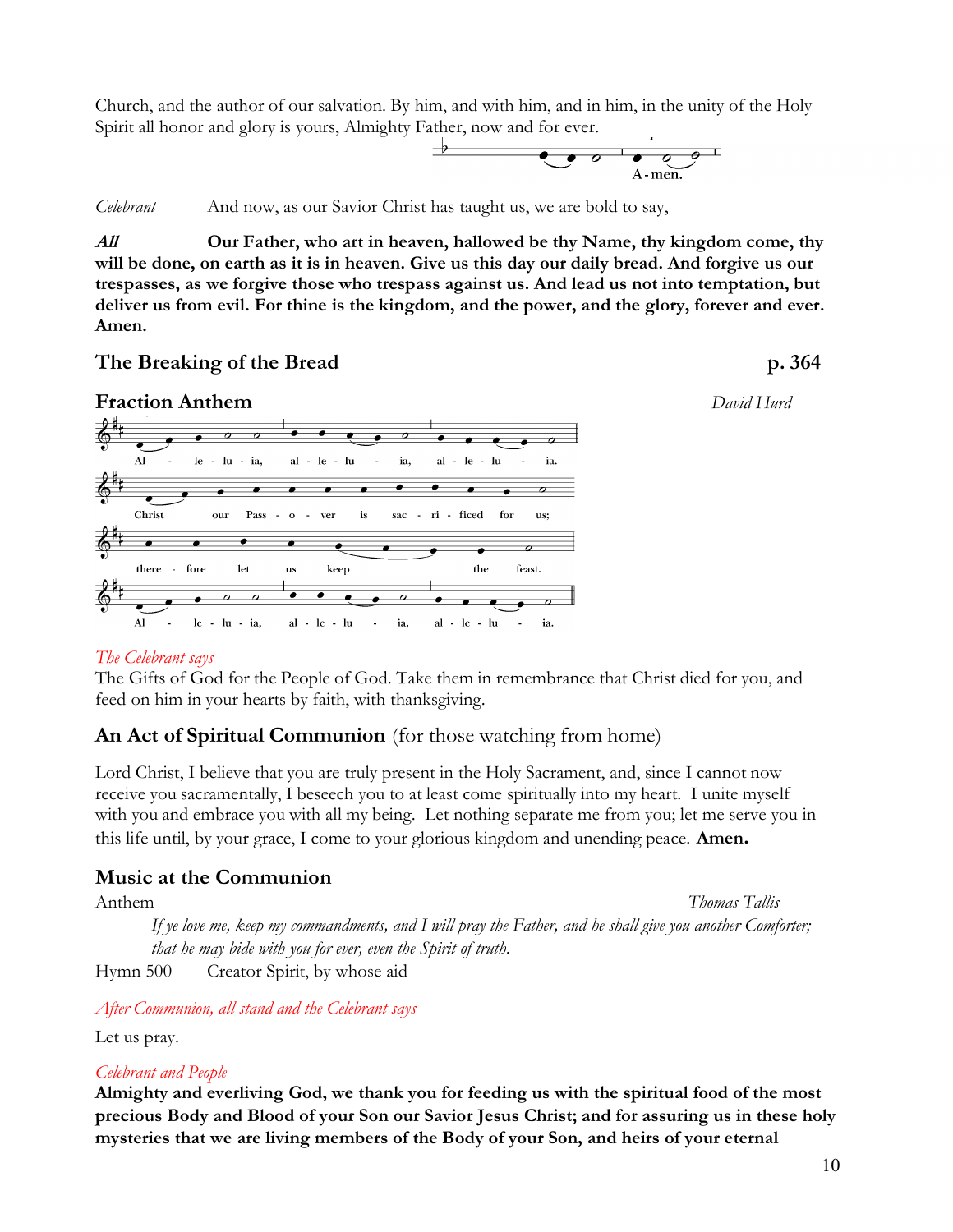kingdom. And now, Father, send us out to do the work you have given us to do, to love and serve you as faithful witnesses of Christ our Lord. To him, to you, and to the Holy Spirit, be honor and glory, now and for ever. Amen.

The Celebrant blesses the people and then they are dismissed, responding

People Thanks be to God. Alleluia, Alleluia!



Altar flowers: The flowers on the Altar are given to the Glory of God and in honor of Diane and Alex Rankin's 25<sup>th</sup> Wedding Anniversary.

## Graduating Seniors

Jacob Johnson from High Point Central High School – attending UNC Chapel Hill in the fall.

Julia Rhodes Smith from Southwest High School – attending UNCG in the fall.

Henry Scott from Westchester Country Day School – attending NC State in the fall.

Zoe Schroeder from UNC Asheville

Jackie Blake from NCA&T and UNCG with a Joint Masters of Social Work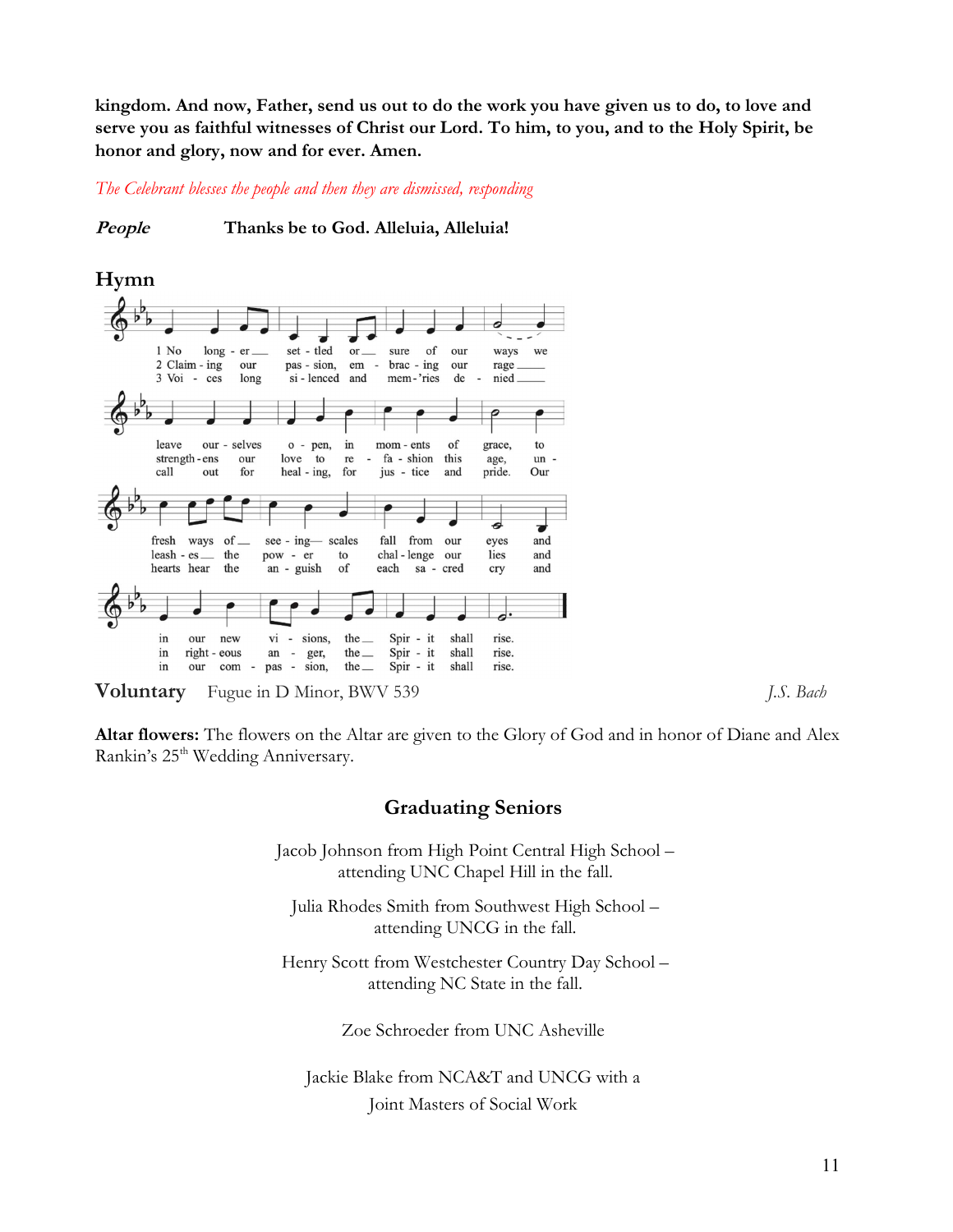### Participants in the Liturgy

Celebrant The Rev'd Rob Travis

Preacher The Rev'd Gus Chrysson

> Lector Laura Simcox

Verger Kathy Conrad

**Chalicers** Alicia Archibald, Betsy Lehman

Acolytes Jacob Johnson, Aaron Sparks, Jonathan Richardson, Ford Ramsay, Brianna Mills

> Baritone soloist Robin Hardman

Organist & Choirmaster Charles Hogan

Video & audio engineering Robin Hardman

#### Acknowledgements

Text for the liturgy from The Book of Common Prayer, New York: Church Publishing, 1979, 231, 355-365, 388-389; Search committee prayer: Prayers for Pastor & People, Compiled and edited by Carl G. Carlozzi, New York: Church Publishing Incorporated, 1984, 139. Used with permission. The Bible text is from the New Revised Standard Version Bible, © 1989 by the Division of Christian Education of the National Council of the Churches of Christ in the USA, and used by permission. Originated in riteplanning.com, C 2020 Church Publishing Inc. All rights reserved. The following music is reprinted with permission under ONE LICENSE # A-716676. All rights reserved. Gloria & Sanctus by William Mathias, © Oxford University Press; Pascha nostrum by David Hurd, © 1981, G.I.A. Publications; Memorial Acclamation by McNeil Robinson, © 1984 Theodore Presser Co. No more settled, Words and copyright by Jody Caldwell; Music (Slane) is in the public domain.

Vestry 2022

Frosty Culp – Senior Warden John Wall – Junior Warden John Haworth – Clerk David Jones – Treasurer Carroll Ann Miller Stephanie Gardner-Cole Chris Grimes Beth Penley Diane Popalis Audrey Congdon Harris Evie Cottam Sally Bulla Emily Fisher Laura Simcox